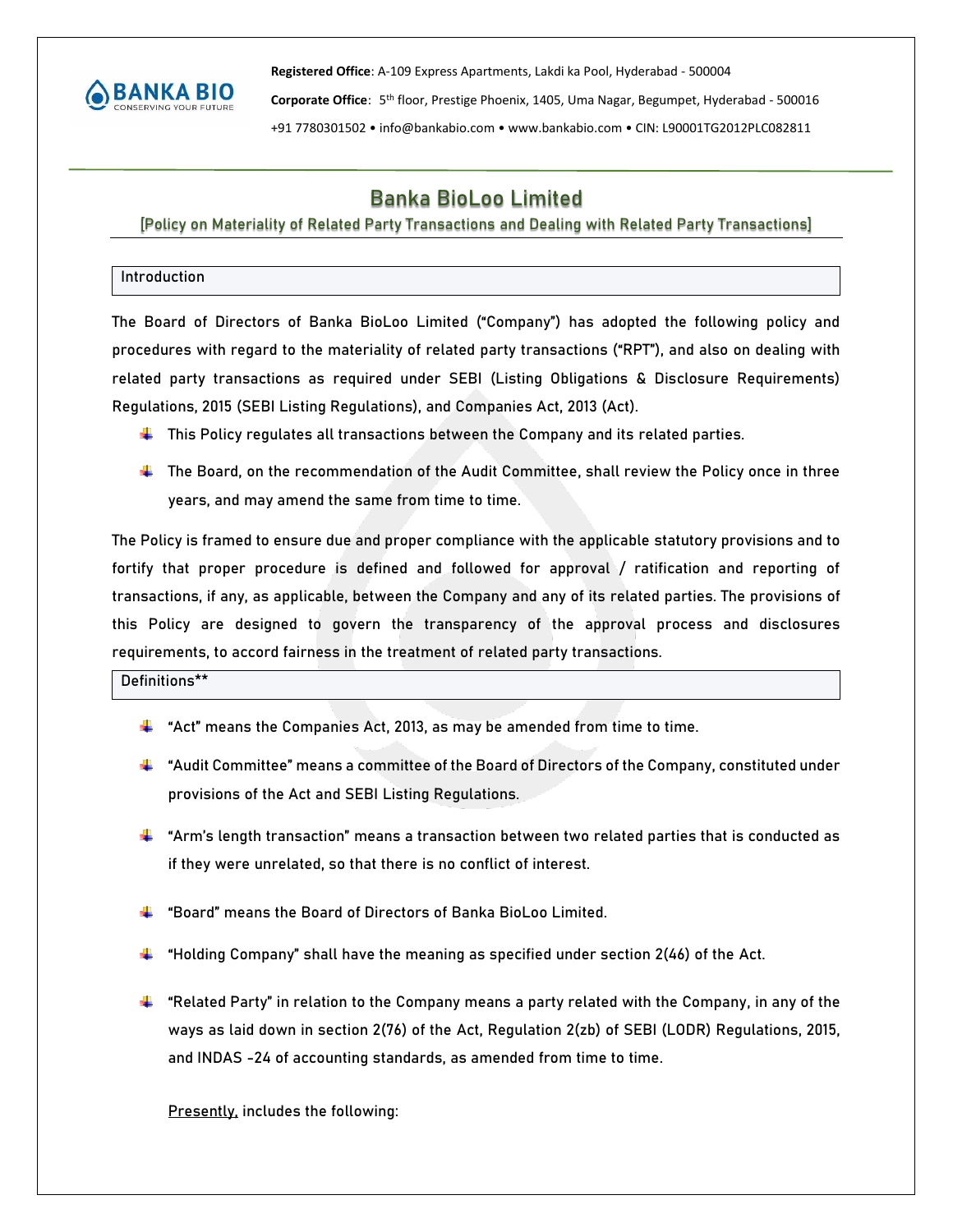- 1) a director or relative thereof;
- 2) a key managerial person or relative thereof;
- 3) a firm, in which a director, manager or one's relative is a partner;
- 4) a private company, in which a director or manager or one's relative is a member or director;
- 5) a public company, in which a director or manager is a director and holds, along with one's relatives, more than 2% of its paid-up share capital;
- 6) any body corporate, whose Board of Directors, managing director or manager is accustomed to act in accordance with the advice, directions or instructions of a director or manager, except advice/directions/instructions given in a professional capacity;
- 7) any person, on whose advice, directions, or instructions a director or manager is accustomed to act, except advice/directions/instructions given in professional capacity;
- 8) any body corporate, which is:
	- a. a holding, subsidiary or an associate company of such company; or
	- b) a subsidiary of a holding company, to which it is also a subsidiary; or
	- c) an investing company or the venturer of the company (i.e. a body corporate, whose investment in the company would result in the company becoming an associate company of the body corporate);
- 9) a director other than an independent director or key managerial person of the holding company or one's relative;
- 10) any person / entity, forming part of the promoter or promoter group of the listed entity;
- 11) any person / entity, holding equity shares in the Company, as below, either directly or on a beneficial interest basis, at any time during the immediate preceding financial year:
	- to the extent of 10% or more
- 12) an entity is a related party under the applicable accounting standards.

Here the term **"relative"** means relative as defined under the Act, and includes anyone who is related to another, if –

- i. They are members of a Hindu undivided family;
- ii. They are husband and wife; or
- iii. One person is related to another in the following manner, namely:
	- a. Father (including step-father)
	- b. Mother (including step-mother)
	- c. Son (including step-son)
	- d. Son's wife
	- e. Daughter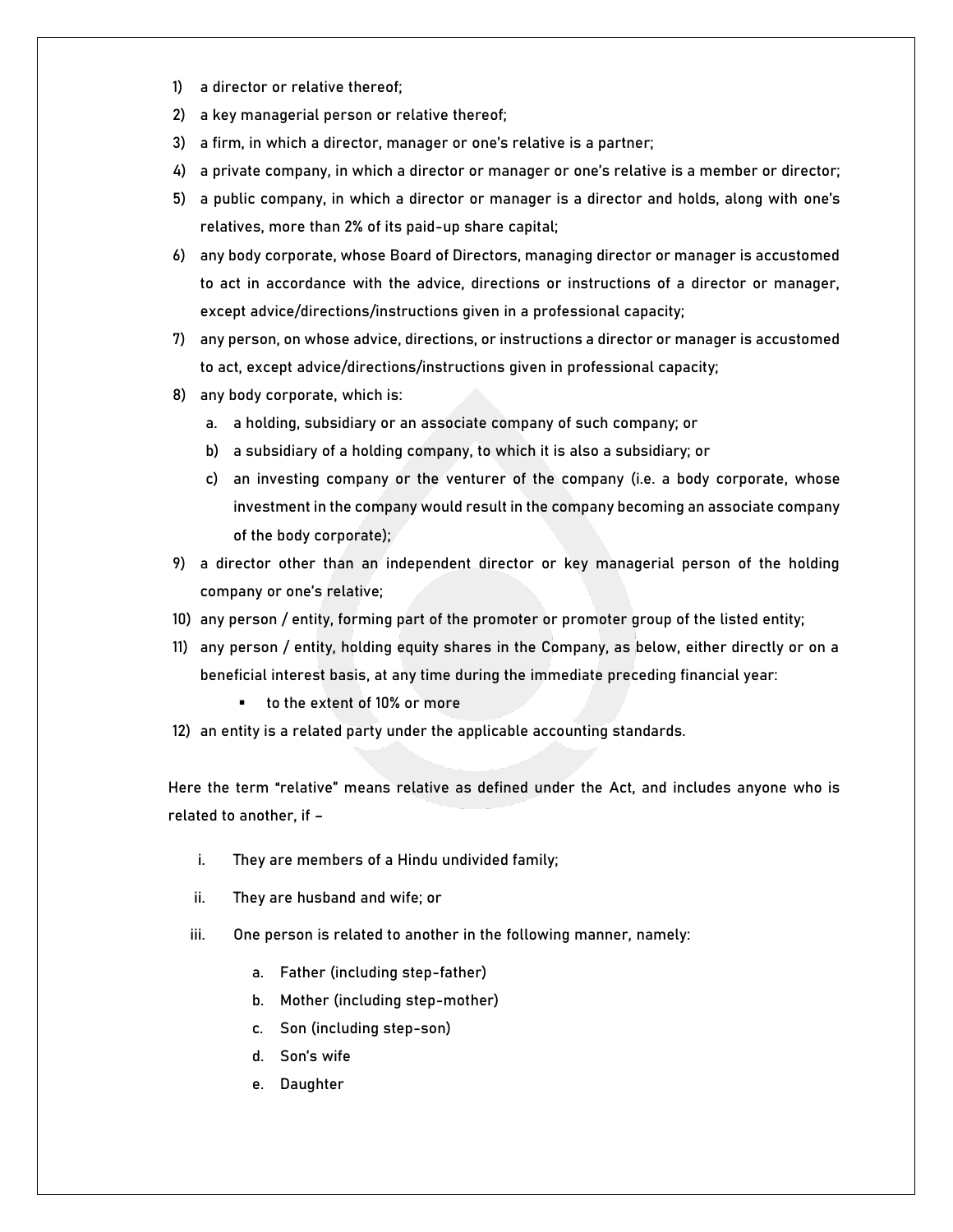- f. Daughter's husband
- g. Brother (including step-brother)
- h. Sister (including step-sister)
- **"Related Party Transaction (RPT)"** means a transaction in the nature of a contract involving the transfer of resources, services or obligations between the Company and the related party, regardless of whether a price is charged.

The RPT shall include transactions between:

- 1) "Company or its subsidiaries" on the one hand and "related party of Company or its subsidiaries" on the other hand; or
- 2) "Company or its subsidiaries" on one hand and "any person / entity with a purpose and effect

to benefit the related parties of Company or its subsidiary" on the other hand, w.e.f. 1 April 2023.

**Explanation –** A "transaction" with a related party shall be construed to include a single or a group of transactions in a contract.

However, the following **shall not be a related party transaction:**

- a) Issue of securities to related parties on a preferential basis under ICDR Regulations, 2018,
- b) Corporate actions, which are uniformly applicable to all shareholders, such as:
	- Payment of dividend
	- **EXECUTE: Subdivision / consolidation of securities**
	- Right issue / bonus issues
	- **Buy-back of securities**
- **"Material Related Party Transaction"** means a transaction with a related party, where the transaction(s) to be entered into, individually or together with previous transactions with a related party during a financial year, exceeds the threshold/criteria, as defined under the Act or SEBI Listing Regulations.
- **"Material Modification"** in terms of SEBI Listing Regulations means any modification in the pricing, quantity or overall transaction value, having **a variance of 20% (twenty percent) or more,** in the relevant previously approved related party transaction.
- **"Ordinary Course of Business"** for the purpose of this policy will cover the businesses of the Company, usual transactions, customs and practices of a business, including incidental and/or facilitative activities of the business of the Company. The following factors have been considered for the determination of whether the transactions are in the ordinary course of business: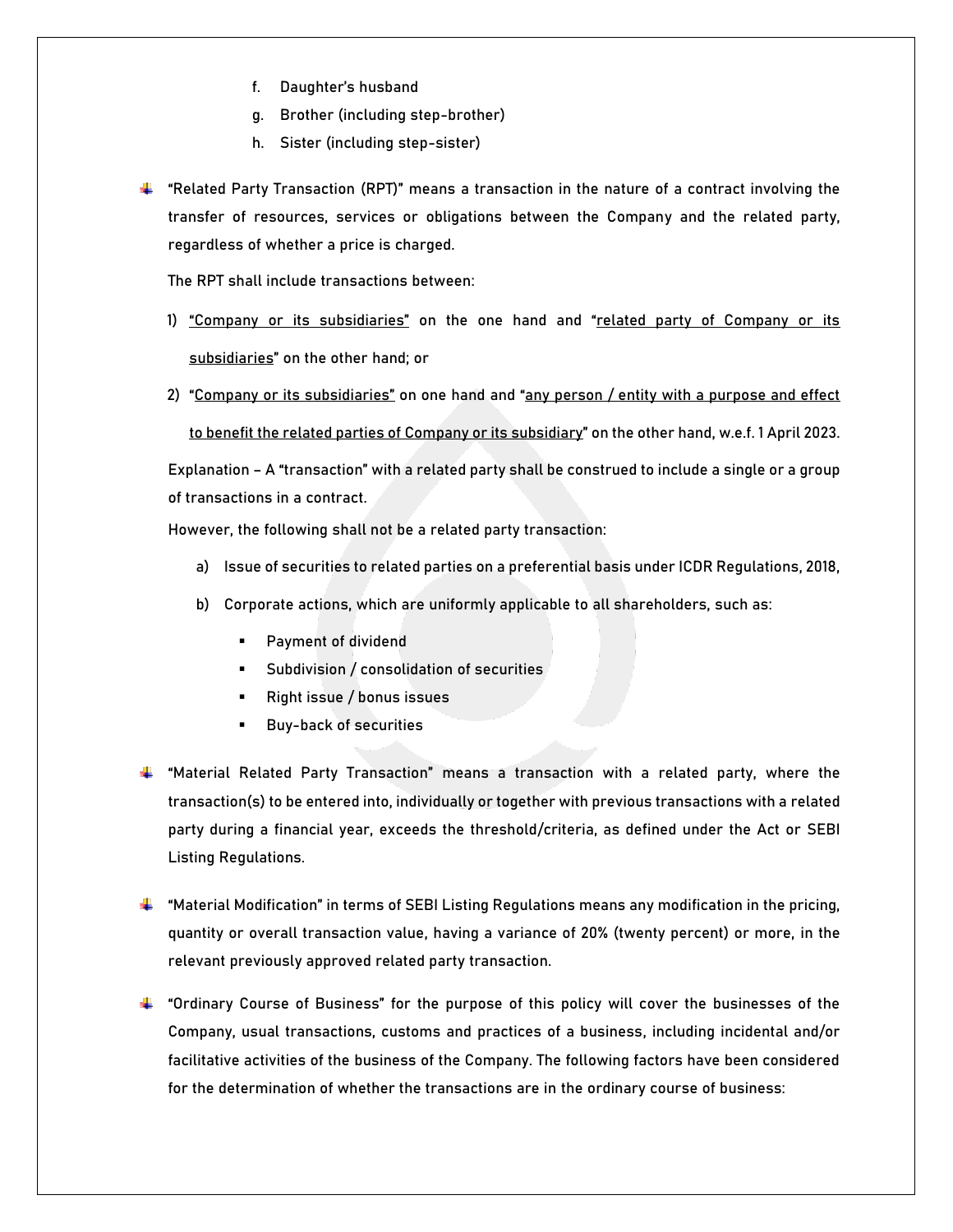- **.** The objects of the Company permit the activities undertaken;
- There is a historical practice to conduct such activities;
- **EXECT** There is a pattern of frequency to conduct such activities over a period of time; and
- The transactions are common in industrial practice.
- **"Subsidiary Company"** shall have the same meaning as specified under section 2(87) of the Act.
- **"Turnover"** shall have the same meaning as specified under section 2(91) of the Act.
- "**Wholly-Owned Subsidiary"** means when a company holds 100% of shares of another company.

\*\* any other term not defined herein shall have the same meaning as defined in the Companies Act, 2013, and SEBI Listing Regulations, or any other applicable law or regulation, and in case of any dispute or difference on the meaning/interpretation of any word or provision in this Policy, the same shall be referred to the Audit Committee and the decision of the Audit Committee in such a case shall be final. In interpreting such term/ provision, the Audit Committee may seek help of any officer of the Company or an outside expert as it deems fit.

# **Identification of Potential Related Party Transactions**

Every Director, key managerial person and senior management persons are responsible for providing notice to the Board or the Audit Committee, of any potential related party transaction, involving him/her or one's relative, including any additional information about the transaction that the Board/Audit Committee may reasonably request. Board/Audit Committee will determine whether the transaction does, in fact, constitute a related party transaction, requiring compliance with this Policy.

All Directors are required to declare and disclose their concerns or interests in any company or companies or bodies corporate at the first Board meeting in every financial year, and subsequently whenever there is any change in disclosure. In addition, the Directors shall ensure that any business transactions entered into between the Company and themselves, comply with the terms of this Policy.

The Company prefers to receive such notice (or any changes thereof) of any potential related party transaction, well in advance, so that the Audit Committee/Board has adequate time to obtain and review information about the proposed transaction.

#### **Mechanism for Review and Approval of RPT and Subsequent Material Modification**

- **Transactions, which are at arm's length and in ordinary course of business**
	- a) Every related party transaction [and subsequent material modification] shall be subject to prior approval of the Audit Committee; only Independent Directors shall approve.
	- b) Prior approval of shareholders by way of **ordinary resolution** if such RPTs are "material related party transactions" as defined above.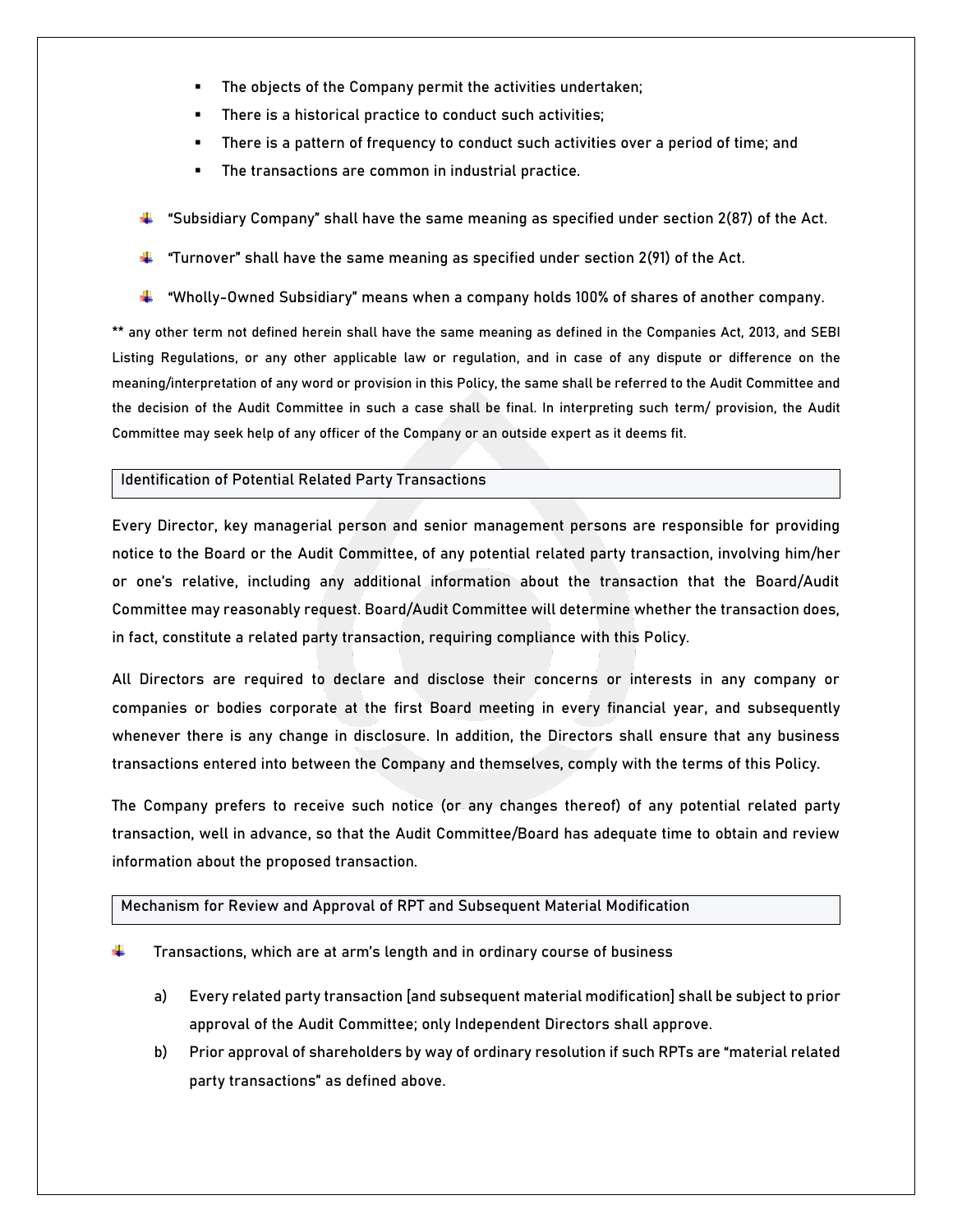- ÷ **Transactions, which are either not at arm's length and / or not in ordinary course of business**
	- a) Every related party transaction [and subsequent material modification] shall be subject to prior approval of the Audit Committee; only Independent Directors shall approve.
	- b) Prior approval of Board of Directors.
	- c) Prior approval of shareholders by way of **ordinary resolution** if such RPTs are "material related party transactions" as defined above.
- ÷ **Transactions to which a subsidiary of the Company is a party but the Company is not a party**

Prior approval of Audit Committee, if the value of such transaction whether entered into individually or taken together with previous transactions during a financial year:

▪ **Exceeds 10%** of the annual **standalone turnover of the subsidiary**

## **Note –**

- i. "Turnover" shall be as per the last audited financial statements.
- ii. Prior approval of shareholders of the Company shall not be required for such transaction where the subsidiary is listed in stock exchange and Reg. 23 and 15 (2) of SEBI Listing Regulations are applicable.

#### **The threshold limits for related party transactions**

| <b>Audit Committee</b> |                                                       |         |       | <b>Board of Directors</b> |                                  |                                |                               |                              | <b>Shareholders</b> |                              |        |          |
|------------------------|-------------------------------------------------------|---------|-------|---------------------------|----------------------------------|--------------------------------|-------------------------------|------------------------------|---------------------|------------------------------|--------|----------|
| ٠                      | Every                                                 | related | party | ٠                         | Related                          |                                | party transactions            |                              |                     | All material related         |        | party    |
|                        | transaction [and subsequent<br>material modification] |         |       |                           |                                  |                                | referred by Audit Committee   |                              |                     | transactions                 |        | [and     |
|                        |                                                       |         |       | п                         | for approval of the Board.       |                                |                               |                              |                     | subsequent                   |        | material |
|                        |                                                       |         |       |                           | Related<br>transactions<br>party | modifications]                 |                               |                              |                     |                              |        |          |
|                        |                                                       |         |       |                           | requiring                        |                                | shareholders'                 | ٠                            | Any                 | related                      |        | party    |
|                        |                                                       |         |       |                           | approval.                        |                                |                               | transaction, which is not in |                     |                              |        |          |
|                        |                                                       |         |       |                           |                                  |                                |                               |                              | the                 | ordinary                     | course | οf       |
|                        |                                                       |         |       | ٠                         |                                  | Any related party transaction, |                               |                              |                     | business and/or not at arm's |        |          |
|                        |                                                       |         |       |                           |                                  |                                | which is not in the ordinary  |                              | length.             |                              |        |          |
|                        |                                                       |         |       |                           |                                  |                                | course of business and/or not |                              |                     |                              |        |          |
|                        |                                                       |         |       |                           | at arm's length.                 |                                |                               |                              |                     |                              |        |          |

#### **Important Clarifications**

As per SEBI clarification dated 30 March 2022, the related party transactions that has been approved by the Audit Committee and shareholders prior to 1 April 2022, there shall be no requirement to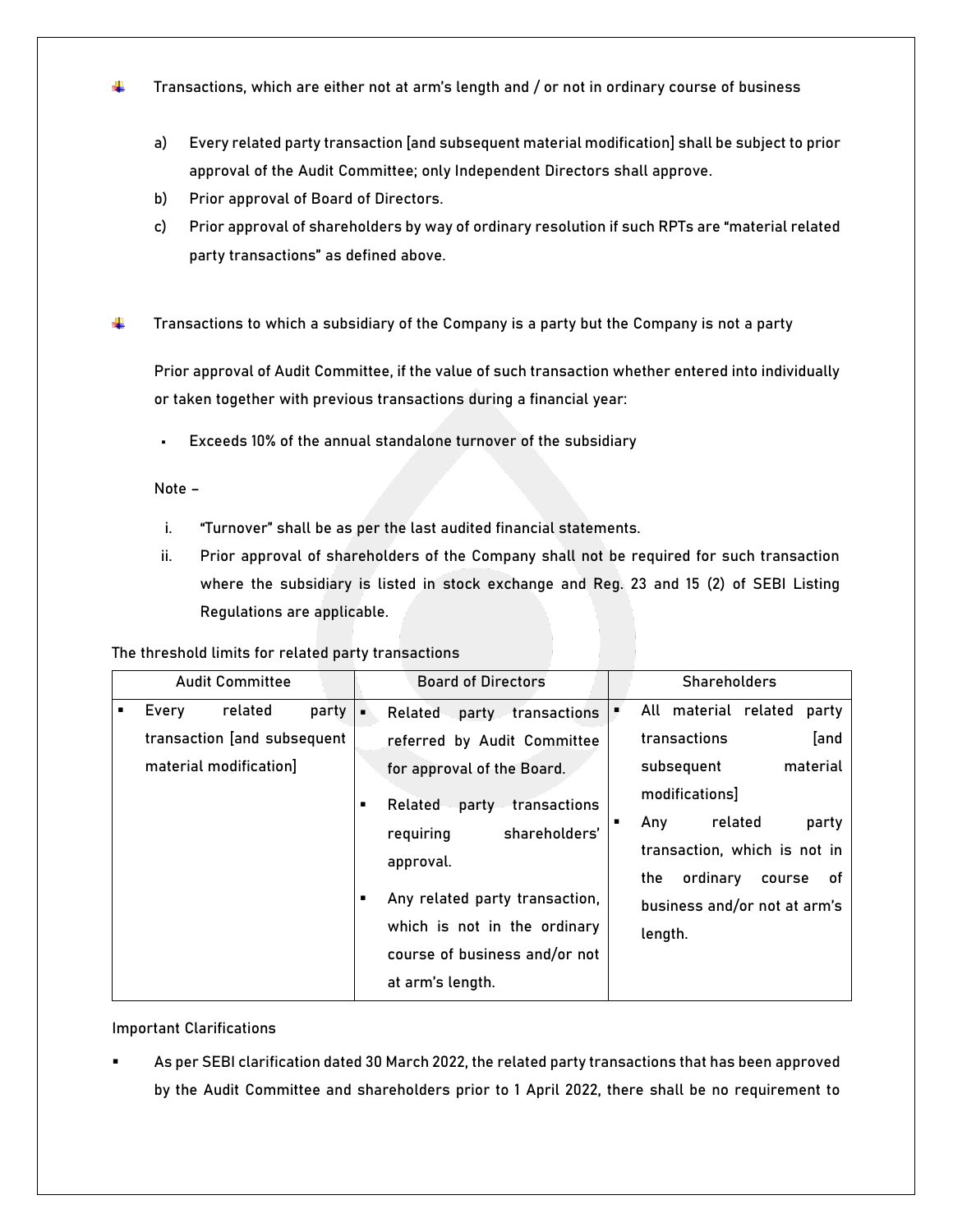seek fresh approval from the shareholders, and related party transaction that has been approved by the Audit Committee and **becomes material, shall be placed before the shareholders in the first general meeting held during the financial year**.

- As per SEBI clarification dated 8 April 2022, related party transactions approval is valid for a period of one year, and after the expiry period, a fresh approval is required. In this regard, clarification is issued that the **validity of approval shall be up to the next AGM**, which should not exceed 15 months from the date of the last AGM. However, **approvals for material RPTs obtained in shareholder meetings other than AGMs shall be valid for a period not exceeding one year.**
- In terms of Regulation 23(5) of SEBI Listing Regulations, the approval of the Audit Committee and shareholders shall not be required for the transactions:
	- i. Entered into between the Company and its wholly-owned subsidiary, whose accounts are consolidated with such holding company and placed before the shareholders at the General Meeting for approval.
	- ii. Entered into between 2 wholly-owned subsidiaries of the Company, whose accounts are consolidated with the Company and placed before the shareholders at the general meeting for approval.
- If any additional related party transaction is to be entered into by the Company, post the aforesaid approval granted by the Audit Committee / Board / shareholders, then the Company shall present such transaction before the Audit Committee / Board / shareholders in its ensuing meeting for its prior approval.
- **Omnibus Approval by Audit Committee** ÷

The Audit Committee may grant omnibus approval for RPTs proposed to be entered into by the Company, subject to the following conditions:

- a) The Audit Committee shall lay down the criteria for granting the omnibus approval in line with this Policy, and such approval shall be applicable in respect of transactions that are repetitive in nature.
- b) The Audit Committee shall satisfy itself with the need for such omnibus approval and that such approval is in the interest of the Company.
- c) Such omnibus approval shall specify:
	- the name/s of the related party, nature of the transaction, period of transaction, the maximum amount of transaction that can be entered into;
	- the indicative base price / current contracted price and the formula for variation in the price if any; and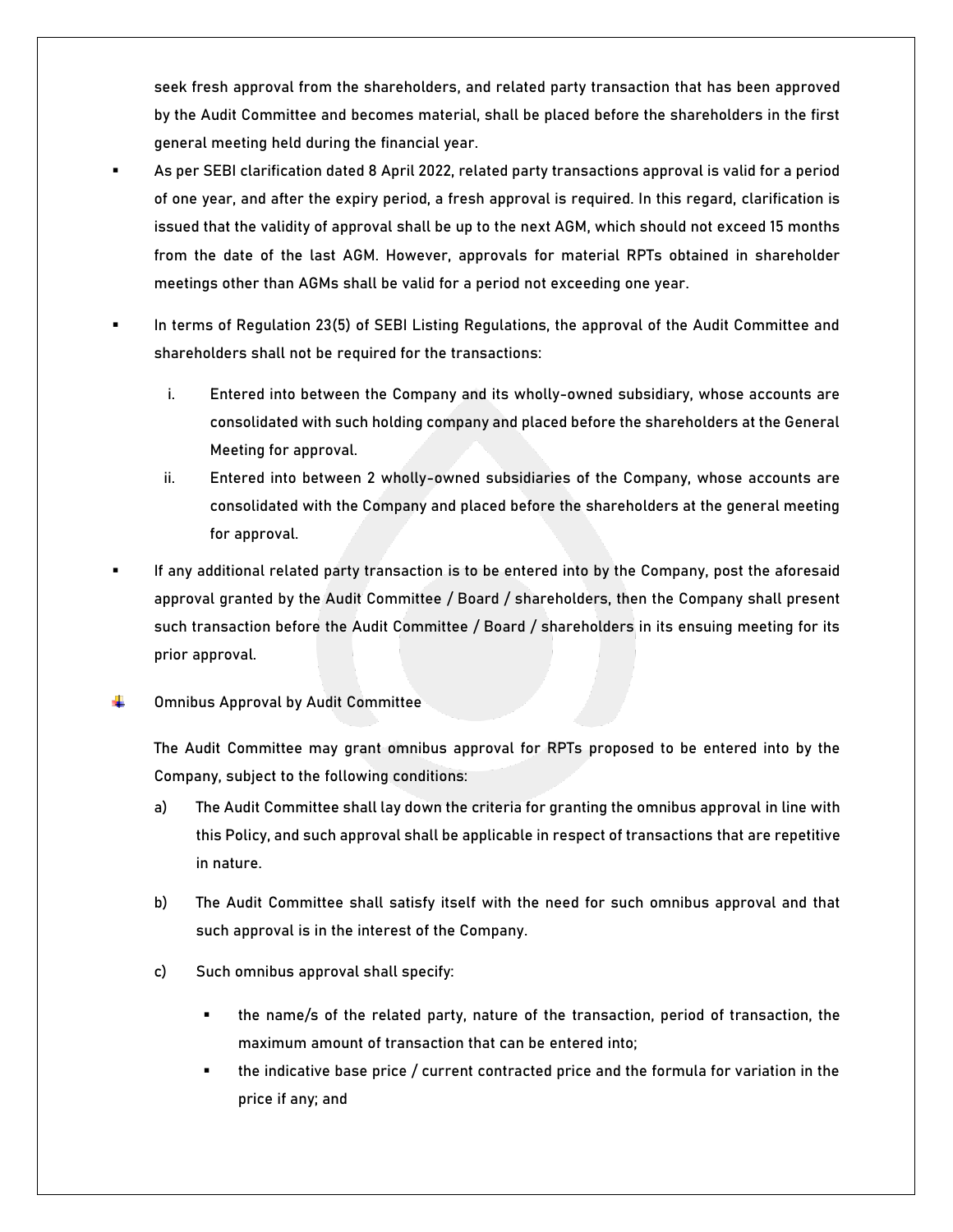- such other conditions as the Audit Committee may deem fit.
- d) Provided that where the need for related party transaction cannot be foreseen and aforesaid details are not available, Audit Committee may grant omnibus approval for such transactions, subject to their value not exceeding ₹1 (one) crore per transaction.
- e) Audit Committee shall review, at least on a quarterly basis, the details of RPTs entered into by the Company, pursuant to each of the omnibus approval given.
- f) Such omnibus approvals shall be valid for a period not exceeding one financial year and shall require fresh approval after the expiry of such financial year.

#### **Caveats**

**Restrictions on participation by interested directors**

Where any director is interested in any contract or arrangement with a related party, such director shall not be present at the meeting during discussions on the subject matter of the resolution, relating to such contract or arrangement.

**Voting by related parties**

No related party shall vote to approve RPTs requiring shareholders' approval, irrespective of whether the entity is a related party to the particular transaction or not.

**Explanation –**

No related parties shall vote to appoint/reappoint any related parties in general meetings.

**Related Party Transactions Not Approved Under This Policy**

In the event the Company becomes aware of any transaction with a related party that has not been approved under this Policy prior to its consummation, the matter shall be reviewed by the Audit Committee.

The Audit Committee shall consider all the relevant facts and circumstances regarding the related party transaction (including reasons for failure to report such transaction), and evaluate all options available to the Company, including ratification, revision or termination of the same.

#### **Disclosures**

- Related party transaction, with proper justification, shall be disclosed in the Director's Report.
- The Company shall submit information related to RPTs to the stock exchange every six months in the format specified by SEBI, with the following timelines: